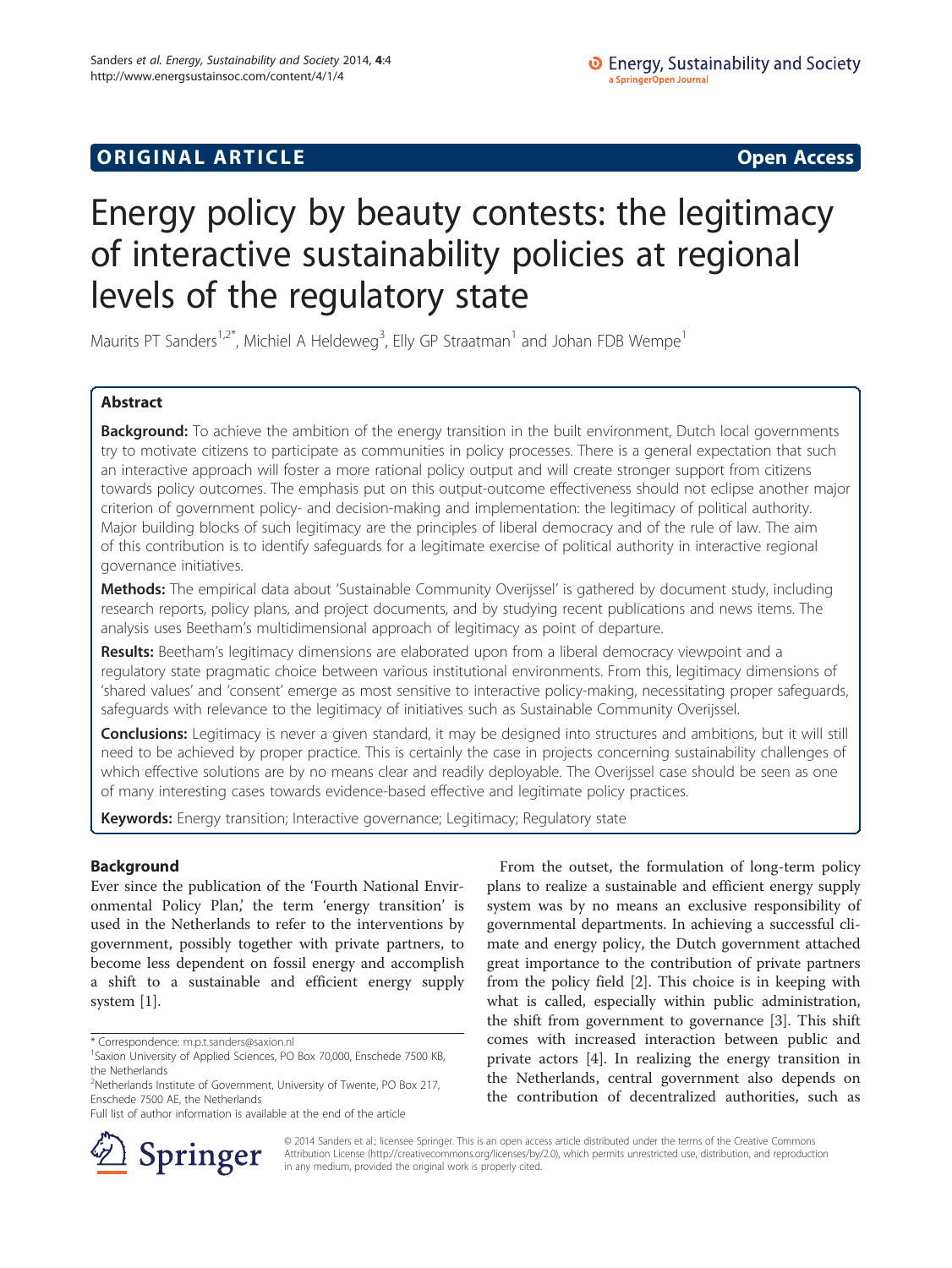municipalities and provinces, as well as to the input of (for profit) businesses and (not for profit) interest groups. The idea is that their active involvement leads to the input of capital, technical expertise, entrepreneurship, and (social) support in the policy process [[5\]](#page-11-0). This involvement can take many forms, ranging from publicprivate partnerships to interactive governance [[5\]](#page-11-0).

The Dutch province of Overijssel also considers the energy transition as its responsibility. In the program 'Energy pact Overijssel', the province has presented its policy ambitions in the areas of climate and energy [[6\]](#page-11-0). At first, this provincial policy was in tune with the European and national policy in the battle against climate change: a  $30\%$  CO<sub>2</sub> reduction in 2020 below 1990 levels [\[6](#page-11-0)]. Later, this policy goal was changed. The province committed itself to the effort of achieving the 30%  $CO<sub>2</sub>$  reduction as soon as 2017 [\[7](#page-11-0)]. According to the province, there are opportunities to achieve this enhanced ambition by setting up, with great speed and efficiency, sustainability projects throughout Overijssel [\[8](#page-11-0)]. One of the projects that are mainly focused on increasing decentralized energy production is the initiative 'Sustainable Community Overijssel.' In this project, the province applies an interactive governance method towards making villages and urban districts more sustainable [\[9](#page-11-0)]. We will elaborate on this method later.

In cases of interactive governance, ideally, citizens, private organizations, and governors have the positive expectation that their joint effort will result in more rational outcomes and that there will be greater support by citizens of the decisions taken, especially in comparison with policy- and decision-making in an hierarchicalunicentric setting [[10\]](#page-11-0). The emphasis on such benefits is most relevant to policy effectiveness, but it should not eclipse another major criterion for policy- and decisionmaking by government: the legitimacy of political authority [[11](#page-11-0)]. This contribution analyzes the legitimacy of interactive governance. Its aim is to identify safeguards for a legitimate exercise of political authority in interactive governance initiatives. We present the case of Sustainable Community Overijssel as a backdrop to our focus on more theoretical fundamental questions about such safeguards. Consequently, the main purpose of the description of the case is not to provide in-depth information about Sustainable Community Overijssel itself. The case is suitable as it provides a fine example of 'on the ground' involvement of groups and communities of citizens willing to invest in the collaborate exploration of new avenues of sustainable action. As in many modern states, the 'quality criteria' for political authority in the Netherlands are closely linked to the concept of the liberal state and, as such, with the concepts or principles of democracy and of the rule of law, the latter being referred to as the Rechtsstaat [[12](#page-11-0)]. As we will show later in this contribution, the liberal state as a 'democratic rechtsstaat' is not settled in stone and can be conceptualized in various ways. Typically, these ways have varied over time with shifts, from the nineteenth century minimal state, via the twentieth century welfare state, to the twenty-first century regulatory state [[13](#page-11-0)]. Our analysis will show that these are not merely historic variations but also ideal-type conceptualizations of the liberal state, useful to an analysis and evaluation of legitimacy, as in the case of political authority in the Sustainable Community Overijssel project.

## Methods

Our contribution is not of an empirical but rather of a theoretical-analytical nature. As mentioned before, the aim of our study is to identify relevant safeguards for a legitimate exercise of political authority in initiatives such as Sustainable Community Overijssel. In order to meet this aim, we present an outline of the case. To that end, empirical data is gathered by document study, including research reports, policy plans, and project documents, and also by studying recent publications and news items about the case. For the analytical approach, the framework of David Beetham is used as a point of departure in discussing the legitimacy of policy- and decision-making. Beetham's multidimensional approach on legitimacy, as described below, provides a useful format to structure different aspects of legitimacy relevant to our discussion about the match between public authority and interactive policy-making.

#### An analytical framework for legitimacy

Legitimacy, of course, has been the focus of much attention in administrative-academic discourse. In turn, its legal-administrative appraisal is closely connected with the concepts of the Rechtsstaat or the Rule of Law and, generally speaking, strongly associated with the image of 'government' in a (sovereign) hierarchical-unicentric setting [\[5](#page-11-0)]. The value of legitimacy builds upon public law notions such as legality and the separation of powers, democracy, human rights, and legal protection [\[5\]](#page-11-0). Under the politico-legal doctrine of the *liberal state*, these underpinnings call for a strict separation of spheres and consequently in tasks, powers, and responsibilities between government and private parties. Consequently, the government shall not identify itself with the private interests of specific individuals and shall operate (only or primarily) on the basis of a democratic political mandate (preferably on the basis of representation) to best ensure its focus on the general/public interest [[5](#page-11-0)].

In the case of interactive governance, both this strict separation (public versus private) and this political mandate (representative versus participative) seem problematic. Therefore, we analyze whether and, if so, how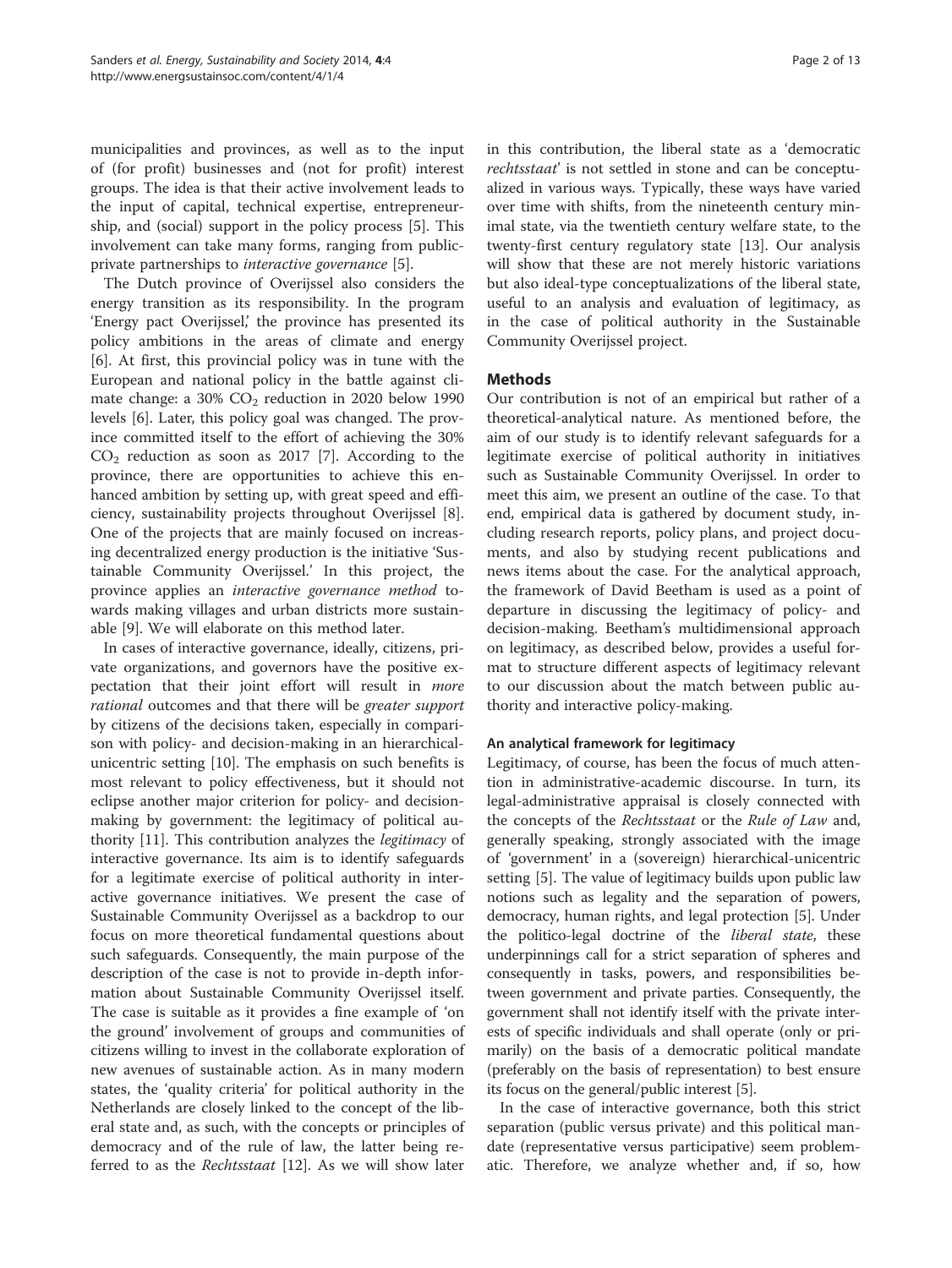'policy- and decision-making in interactive governance,' such as Sustainable Community Overijssel, can fit in with the legitimacy of hierarchical 'decision-making by government' as (traditionally) prescribed (hierarchically) by public law. This perspective is chosen given the premise, as discussed above, that public authority has the effect that, although perhaps resulting from an interactive process, decisions taken are hierarchically (i.e., unilaterally) binding for the relevant external actors (also known as 'regulatees').

David Beetham has developed a cross-discipline perspective on legitimacy that lends itself well to build a connection between public administration and legaladministrative boundary conditions for the legitimate exercise of authority. He describes legitimacy as a 'multidimensional' concept, with three dimensions: (1) legality, (2) shared values, (3)consent [\[14\]](#page-11-0). Together they constitute the (cumulative) conditions for legitimacy, which can subsequently be tested empirically. Table 1 shows Beetham's own schematic interpretation of this.

Dimension 1, legality, calls for a legal validation of the exercise of authority, as the 'law stands' - including unwritten rules [[16](#page-12-0)]. Legal rules can support unilateral government regulation, not in the least because the government is subordinate to the law (i.e., 'rule of law').

Dimension 2, shared values, is about the requirement that the rules by which regulatees are bound are 'intrinsically' justified [\[17\]](#page-12-0). Such rules shall reflect the 'normative principles' that express shared value perceptions about the citizen-government relationship. Generally, justification follows upon acceptance of their origin ('what is their source?') and/or their content ('what norms do they hold?').

Dimension 3, consent, refers to the demand of some form of voluntary consent of the regulatee(s) with the political exercise of power by the dominant actor, [[18](#page-12-0)] such as on the basis of democratic mechanisms.

Hierarchical-unicentric governance (i.e., government) can be regarded as legitimate if and when the exercise of political or, in more legal terms, public authority takes place by virtue of and within the limits of the law ('legality'), when these requirements of lawfulness are in keeping with social perceptions ('shared values,' e.g., about distributive justice or proper public administration - as manifested in shifts from the minimal/night-watchman state, to the positive/welfare state, and to the, present,

Table 1 The three dimensions of legitimacy according to Beetham (Table 1.1 in [[15](#page-11-0)])

|   | Criteria of legitimacy                                | Form of non-legitimate power                                                                           |
|---|-------------------------------------------------------|--------------------------------------------------------------------------------------------------------|
|   | Conformity to rules (legal validity)                  | Illegitimacy (breach of rules)                                                                         |
| 2 | Justifiability of rules in<br>terms of shared beliefs | Legitimacy deficit (discrepancy<br>between rules and supporting<br>beliefs, absence of shared beliefs) |
|   | Legitimation through<br>expressed consent             | Delegitimation (withdrawal<br>of consent)                                                              |

regulatory state) [[13\]](#page-11-0) and when the government intervention is based on the (democratic) consent of citizens ('consent,' e.g., elections/representation, referenda, public participation) [[5\]](#page-11-0).

This appraisal of legitimacy concerns all three dimensions of legitimacy relating to just one particular type of public governance of societal interests, that of hierarchy by government. We name such type an 'institutional environment' as its mode of governance crystallizes empirically and normatively into a particular ideal-type interaction pattern. Hierarchy by government presents us with a top-down pattern of human interaction, which builds on the mechanism of 'command and control' of government against citizens. Alternatively, *market*, as an interaction pattern that builds on the mechanism of competition and exchange, and network, as the interaction pattern that shaped by the mechanism of cooperation and inclusion, are institutional environments with ideal-type patterns of behavior concerning societal governance, also carrying both an empirical and a normative side to them [[19\]](#page-12-0). With each issue of societal interest, such as (promoting) sustainable energy, an analysis can be made both *empirically* (what types with relevance to the interest at hand are in place and how they are performing?) and normatively (what criteria of general acceptance and justice are relevant to fostering and safeguarding this interest in terms of patterns of distribution of rights, wealth, and powers and as regards proper role play of involved actors?).

As to the normative aspect, the above appraisal regarding hierarchy may be summarized as statutory allocation of power and checks and balances. Similarly, we may summarize the normative aspect of markets as fair competition and consumer protection, and social enterprise facilitation as regards networks. The fact that Beetham's legitimacy focus is on political authority, which is most clearly present in the hierarchical environment, does not rule out the possibility of also elaborating (schematically; Table [2\)](#page-3-0) on his '3D analysis' to legitimacy of public governance through the institutional environments of markets and networks.

Together, the empirical and normative appraisals may provide a basis for assessing, in terms of possible market, network, or government *failures*, the public governance performance in terms of securing and fostering the concerned societal interest - or, for that matter, the assessment that one environment or mechanism holds more promise than others in being effective and legitimate in service of, for instance, (promoting) sustainable energy (production and use). In making this assessment, generally liberal states by default regard markets or civil society networks to be the most suitable environments in securing and promoting societal interests, as this fits best with the ideal of personal freedom. Consequently,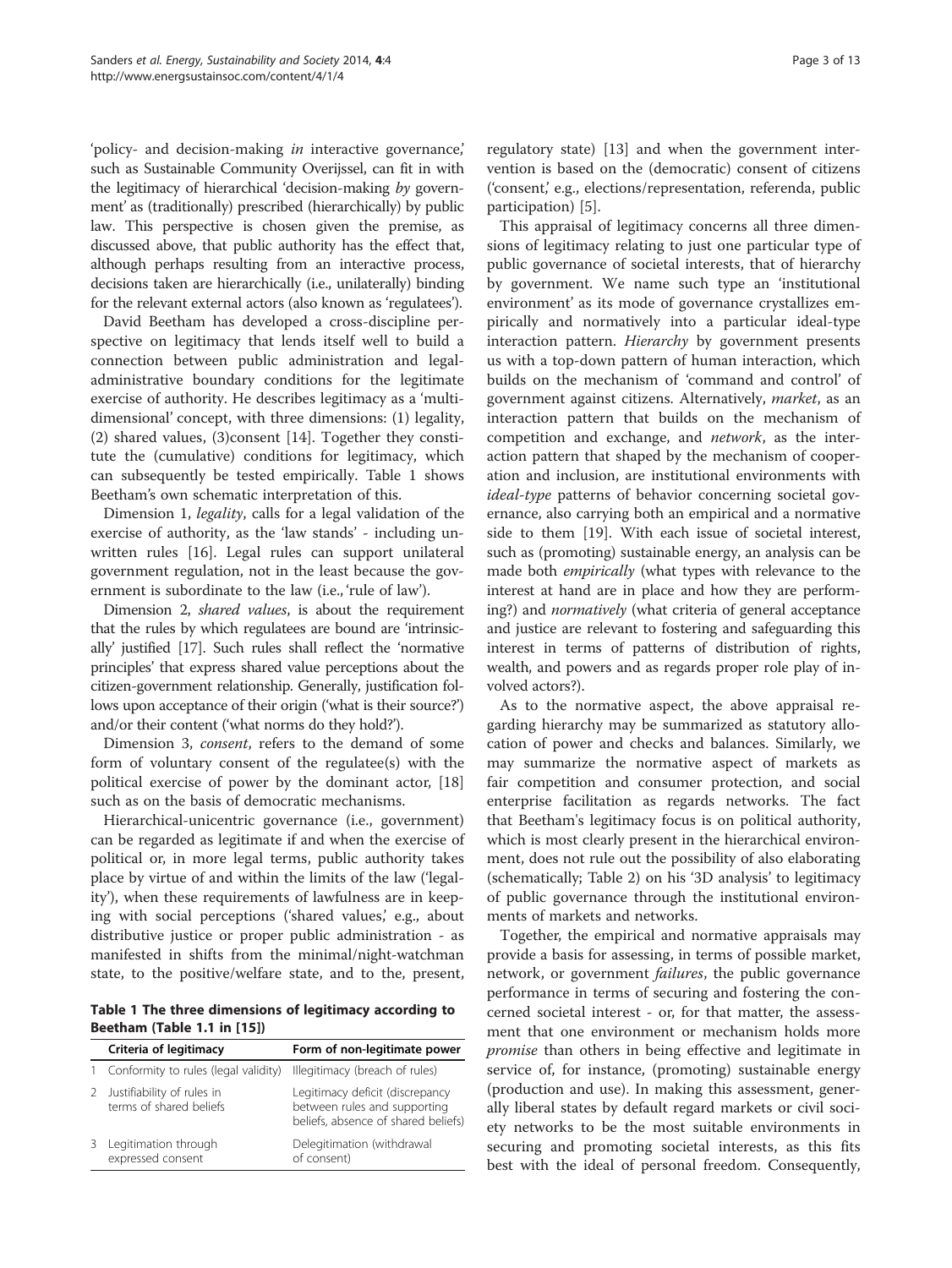| Legitimacy             | <b>Type of environment</b>                        |                                                              |                                                  |  |
|------------------------|---------------------------------------------------|--------------------------------------------------------------|--------------------------------------------------|--|
| dimension              | Government hierarchy                              | Market                                                       | <b>Network</b>                                   |  |
| Legality (focus)       | Rechtsstaat/rule of law explicit legal powers     | Fair competition and consumer<br>protection; contract law    | Freedom of association                           |  |
| Shared beliefs (main)  | Public service in the liberal state               | Private interest by efficient and<br>consensual transactions | Common interest towards<br>converging strategies |  |
| Consent (core concept) | Voice: representative and participatory democracy | Exit: exchanges in a<br>competitive environment              | Loyalty: voluntary cooperation<br>by (com)pact   |  |

<span id="page-3-0"></span>Table 2 Legitimacy dimensions across institutional environments

hierarchy by government is considered as a 'mere' alternative, if and in as much as markets and networks fail.

As to hierarchy, the above legitimacy appraisal also holds a reference to 'shifts from the minimal/nightwatchman state, to the positive/welfare state, and to the, present, regulatory state.' These are politico-legal conceptualizations of the liberal state as mentioned above (also known as liberal democracy under the rule of law), which builds on the notion of autonomous private liberties and a clear divide between the public and the private realms, i.e., between state and society. The conceptualizations focus on the tasks that are considered the core responsibility of government and desired type of interaction between government and the society and the accompanying 'equilibrium' between the public and the private realm from a governance perspective. Each conceptualization holds a particular politico-legal perspective on good public governance, fitting with the overall liberal state doctrine, and with the aim of provid-ing long-term societal stability [[20](#page-12-0)]<sup>a</sup>. As such, we need to consider that these models not only express shared beliefs or values concerning the place of government but inescapably also relate to the relevance of markets and networks in a public governance perspective.

In the minimal or night-watchman state model, government only safeguards societal interests of peace, safety, and security, so that private freedom and equality are secured and may flourish in markets and in networks. The welfare state model places government in a more active position, securing and fostering citizens' freedom and equality, as matters of societal interests not only in terms of formal rights but also in wealth - and markets and networks must adjust and supplement. Finally, in the regulatory state model, eclecticism and remediableness rule the choice of proper institutional setting to secure and foster societal interests - with government generally taking a more 'meta-public' position [\[13](#page-11-0)[,21,22](#page-12-0)]<sup>b</sup>.

Although we prefer an analytical understanding of these conceptualizations, we can also frame a historical narrative. From the wake of the liberal state (with the American and French revolutions), we see how, from societal interest governance primacy of markets and networks (in the minimal state - end of the eighteenth until end of the nineteenth century), there is a shift via

primacy of government (in the welfare state - end of the nineteenth until end of the twentieth century) to the absence of any primacy (not even of networks - if even these could carry such primacy) and 'remediableness' (in the regulatory state - end of the twentieth century until today). We have to recognize, however, that the three conceptualizations are presently active in an overlapping or intertwined way. In some matters, government still provides the typical minimal state safeguards (as regards peace, safety, and security) and has a primacy over safeguarding a minimal and equal share in wealth (as regards social security). At the same time, government seeks to empower actors within markets and civil networks and improve the workings of these environments (e.g., consumer protection in markets) and may also enter into contracts and collaborations with market and network parties involved (e.g., PPP), securing or fostering societal interests (as regards not only sustainable energy projects but also infrastructure, public transport, health, environment, and culture).

In saying that government is taking a more metapublic position in the regulatory state, we purport that government still holds a position with an overall or systemic public governance responsibility. There are three important aspects to such a remark.

Firstly, government is less an actor that is expected to row, as in itself performing operational activities in providing public service, and more an actor that chooses to steer [[23\]](#page-12-0), especially by regulation, the workings of markets and networks and activities of actors involved, so as to secure legitimate and effective governance, proper to societal interests. Thus, government will more often limit its involvement to an (hierarchical) identification of a public interest in terms of a regulatory definition of relevant objectives (i.e., 'steering') and leave the actual execution of public services to private parties in markets and networks (i.e., 'rowing' - as by the delivery of goods and services). In practice, as the history of privatization shows, there is often an iteration between identification and execution, with changing and intertwined roles, whereby private actors may also have a say in identification (as in co-regulation) [\[24](#page-12-0)], while conversely government may still take all or at least some control in the implementation.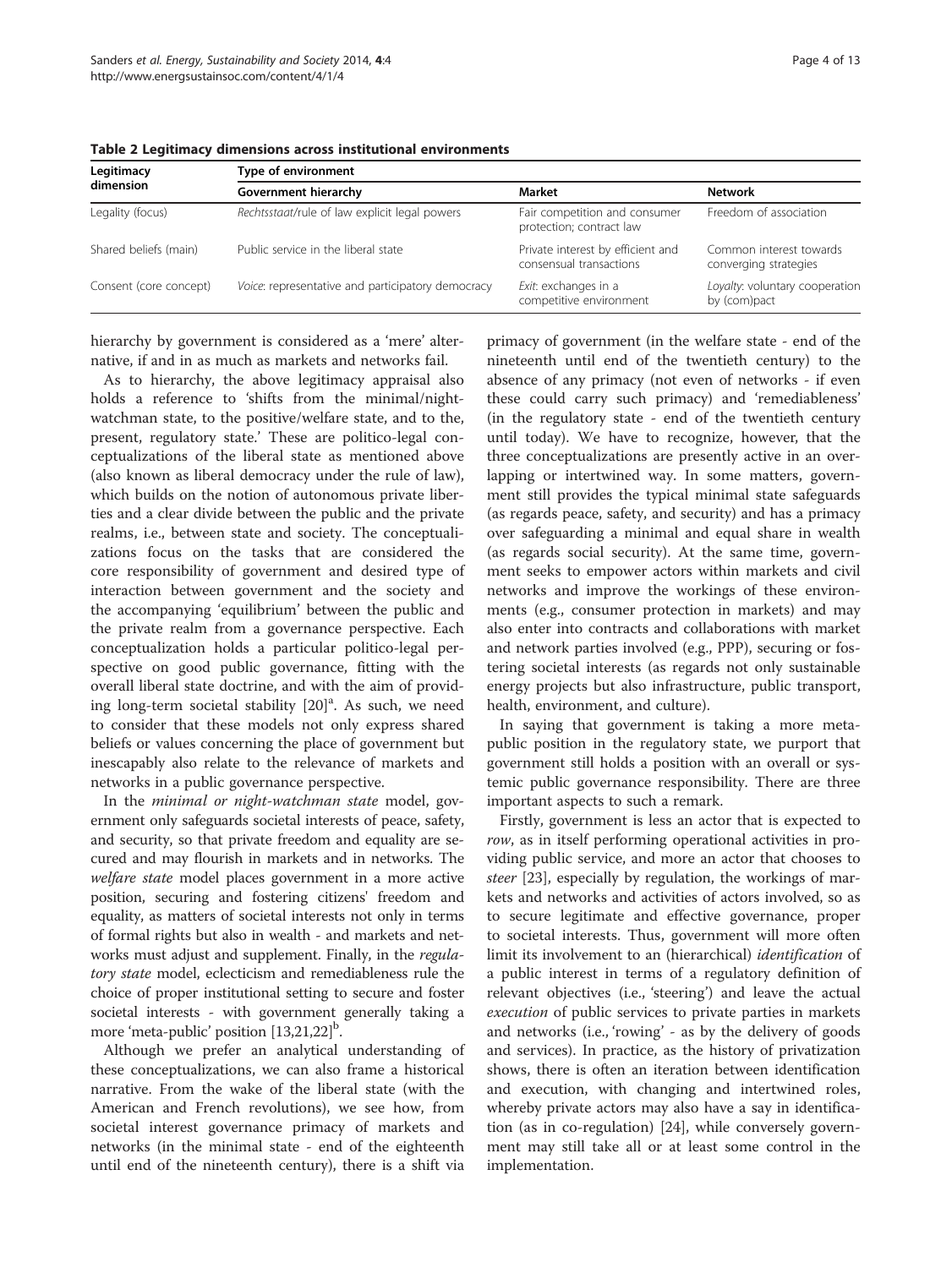Secondly, and in line with the latter observation, although our image of the regulatory state may suggest otherwise, in this era of governance, government can no longer act as an 'unmoved mover' deciding on fitness of a particular institutional environment in the service of specific societal interests. It may still have a systemic responsibility to influence the choice of 'arena,' but it will mostly have to do so in an interactive way. This certainly applies to the fact that under multilevel governance, we witness a 'decentring of the state' (also referred to as the 'new or post-regulatory state') as private and inter-, supra-, and transnational regulations play an increasingly more important role in public policy-making [[24](#page-12-0)].

Finally, government steering may either be about matters of actual public interests (e.g., safety, social security, energy) or matters of *meta*-public interest (i.e., improving the workings of markets, civil networks, and governments as such)  $[25]$ <sup>c</sup>. Given both the difference in nature and in discretion of powers involved, government interventions need to be clear on whether addressing a specific failure or possible improvement in service to a particular actual public interest (e.g., electricity reliability) or a meta-public concern (e.g., fair competition). This is especially important in view of private party certainty (whether businesses or non-governmental organizations (NGOs)) about their operational scope of opportunities and risks.

As our contribution is about the relation between public authority and interactive policy-making, somehow the above dimensions of legitimacy of public authority need to be matched with the essential characteristics of interactive policy-making, without infringing upon them. Based on this, the notion of coupling different institutional environments may be of relevance. If and how this is feasible will be discussed below.

## Results and discussion

Before entering in this feasibility discussion, we want to first present an outline of the policy choices that were made in the Sustainable Community Overijssel project. Next, we will consider its interactive policy approach in terms of possible legitimacy critiques on two separate issues of interactiveness: 'the public (i.e., government) influencing the private (i.e., free societal discourse)' and 'the private (i.e., a private jury) influencing the public (i.e., taking administrative decisions).' In the final analysis, we will place these critiques and issues in the context of Beetham's legitimacy dimensions, especially shared values and consent, as these reflect relevant politico-legal orientations, as we already saw in different conceptualizations of the liberal state. Subsequently, we will present a critical - but constructive - analysis of the design of legitimacy in projects such as that of Overijssel's sustainable communities.

## The case of Sustainable Community Overijssel

In 2010 and 2011, the province of Overijssel organized a contest, which was called Sustainable Community Overijssel. The citizens were challenged by the province to formulate plans for a sustainable local environment with a focus on sustainable energy production [\[9](#page-11-0)]. The communities that participated in the contest aimed at becoming eligible for financial support (in different amounts, varying from 50,000 euros to 1.5 million euros) by the province, to accomplish their ambitions and have a chance at winning the title of 'the most sustainable community in Overijssel' [\[26,27](#page-12-0)].

To make Sustainable Community Overijssel a success, the province applied an interactive governance approach. The starting point was that inhabitants of local communities, such as villages and urban areas, would identify their own societal problems within the areas of climate and energy and formulate their own policy solutions to them [\[9](#page-11-0)]. The objective behind this approach was to overcome the 'wicked problem' of climate change by focusing on a limited number of coherent, well-supported, and (thus) manageable local policy issues and solutions [\[9](#page-11-0)[,27\]](#page-12-0).

During the contest, the inhabitants of villages and districts had to show what efforts they already made on sustainable development. Furthermore, they had to explain their concrete plans towards becoming a model sustainable community [[9\]](#page-11-0). These plans were presented in the so-called bid books. The ideas of the communities had to relate to the themes of (1) energy, (2) mobility, (3) water, (4) food, and/or (5) waste [[28\]](#page-12-0). The groups of citizens or communities that wanted to submit a plan also had to explain how they would strike a balance between the dimensions of people, planet, and profit [\[28](#page-12-0)]. Within these boundaries, the participants had room to formulate their own ideas [\[9](#page-11-0)]. The project approach resulted in many submissions, ranging from installing solar panels on a community center to the introduction of an electric 'community car.'

Prior to the contest, the province constituted a 'jury of experts,' including an ex-politician (the chairman of the jury), an ex-astronaut/professor of sustainable technology, and two directors of related interest groups [\[26,29](#page-12-0)]. It was this jury's task to determine which community would be the winner of the contest and would thus qualify for a provincial subsidy. In taking a decision with the latter consequences, clearly the legitimacy issue is at stake - if only when we consider Beetham's emphasis, concerning the dimension of consent, on democratic mechanisms as a basis of the exercise of political authority [\[11\]](#page-11-0). In the Sustainable Community Overijssel case, it is not a public agency under democratic control that decides on the use of public funds, but it is a private committee that decides 'who gets what.' In terms of the ultimate impact of subsidizing, there are also other legitimacy concerns, especially relating to the dimension of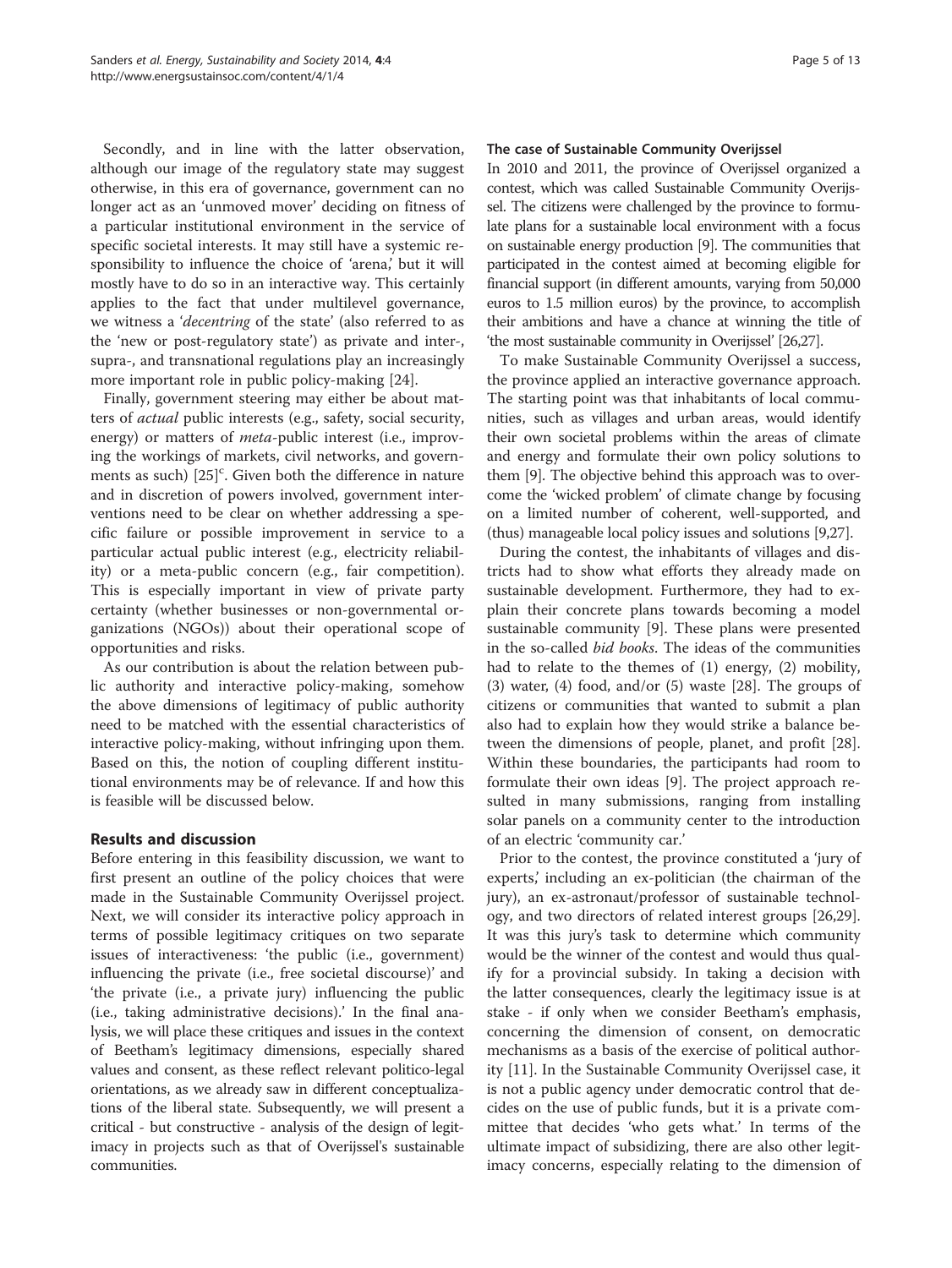shared values and the extent to which government 'interactively' exerts influence on public discourse.

## Possible legitimacy criticism regarding interactive energy transition policy

The interactive governance approach presented above builds upon private involvement and commitment, not only on the ground in the plans that communities formulate and to which they commit themselves but also in the allocation of public benefits (i.e., subsidies) to facilitate the execution of such plans.

The private initiative on the ground may be considered a voluntary matter, but the fact that it is a 'bid' and thus extends to the possibility of public means being used to support one and not all private initiatives more than suggests a regulatory government effort towards behavioral change. This element of orchestrated or 'public-private voluntarism' begs the question of the legitimacy of government organizing and facilitating such support. The fact that the decision about allocation of public means towards such support is left to a private committee (of experts, of sorts) brings in the second element of 'privatepublic administration,' which calls for reflection upon the legitimacy of the binding consequences this brings.

In a provocative stance, it could be said that the issue of public-private voluntarism raises the question if government is in fact propagating a political agenda under the cover of spontaneous private initiative, thus infringing on society's free communicative action or discourse, and if so, by what mandate? Similarly, the issue of private-public administration raises concerns on whether and, if so, how the publicness of government, as a matter of its actions and their effects being solely for the purpose of the public good (in accordance with the aforementioned principle of non-identification and effective public service), is safeguarded against a scenario where the aforementioned committee places its members' private interests before the public interests involved.

Such a critical approach poses a total opposite to a possible positive appraisal of the Overijssel case, emphasizing that any mode of policy-making has democratic backing, by the representations involved (i.e., the provincial council), that breathes public participation both in shaping initiatives (on the ground) and in deciding on their financial support (by a private committee of experts), simply cannot be bad or at least is intrinsically better than a 'mere' top-down (if not command and control) policy execution.

If we regard both these legitimacy issues, as exemplified in the Sustainable Community Overijssel initiative, from the viewpoint of traditional government activity, given that the government is basically hierarchically involved as a provider of subsidies, then our analysis (and possible evaluation) should focus on principles of liberal

democracy and of the rule of law. These can be framed in terms of Beetham's three dimensions of legitimacy and, subsequently, as a mere example, compared with the setup of the Overijssel case. We should be careful, however, to not only regard the initiative merely as a matter of traditional public authority but to also understand its significance in the shift from government to governance [[3](#page-11-0)] and how this challenges the typical liberal state public-private divide and views on the role of the state and that of government - especially as a matter of shared values and consent.

Before going into this, however, let us first voice some of the possible legitimacy critiques concerning both public-private voluntarism and private-public administration, so as to more clearly set the stage for debate and then present a perspective on how legitimacy of governance (of sustainability) may be designed, especially in our case in point.

### Legitimacy critiques regarding public-private voluntarism

This on the ground issue evokes several critiques, which could be broadly alluded to as a matter of public governance morality and which relate especially to Beetham's dimensions of shared values (e.g., private freedoms and the non-identification principle) and consent (e.g., free debate and equal political participation rights). To name but a few critiques may suffice to frame this legitimacy issue.

Firstly, one may pose a Habermasian critique concerning the influence that government exercises over free communicative action within the society [\[30](#page-12-0)]. Is the community contest in fact a system by which government actively structures societal debate and private initiative, thereby favoring and facilitating some strands of political thought above others?

Secondly, a critique in line with *Foucault's* concept of 'governmentality' draws our attention to the acceptability of government - both by state and by non-state institutions and disciplines - involved in 'conduct of conduct,' as rational efforts of regulating private conduct towards specific political objectives, by determining what counts as truth and propagating accompanying knowledge through society, thereby molding citizenship to suit particular political ends [[31](#page-12-0)].

Thirdly, the critique against the 'libertarian paternalism' following the currently popular 'nudging' approach to regulation, coined by Thaler and Sunstein [\[32](#page-12-0)], comes to mind. Supposedly combining libertarianism (i.e., people are free to do and choose what they like) with paternalistic intervention (i.e., legitimately influence people's behavior 'to make their lives longer, healthier, and better') [\[32\]](#page-12-0), regulatory interventions are presented in a way that nudges individuals towards the desired behavior without essentially limiting their freedom of choice. The critique holds that libertarian paternalism is an oxymoron, whereby influence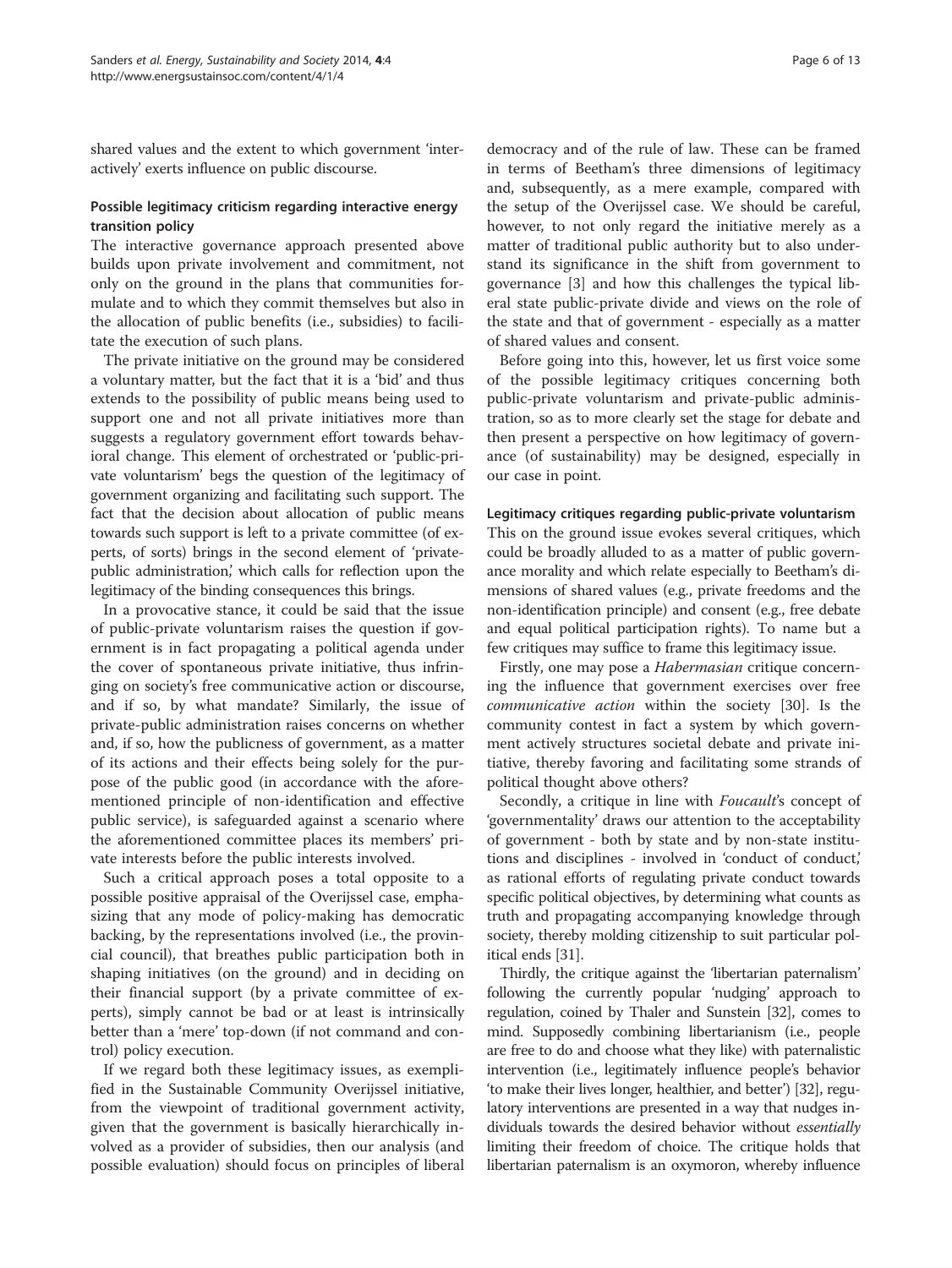presented as a 'nudge' (as in making electric cars cheaper) readily becomes a non-libertarian form of command and control (as when, shy of prohibition, fossil fuel cars are taxed beyond a reasonable price). Should we regard arranging for a sustainable community contest, as a shrewd architecture towards nudging communities (and the individuals in them) into a sustainable energy transition?

Nudging is typically applied to merit goods (and services) [\[33](#page-12-0)], as in renewable energy, but also in health (care and food) and education. The discourse on merit goods, however, features economic regulation, such as subsidies or, conversely, taxation of demerit goods (such as non-renewable fuels). Clearly, nudging and social regulation (often depicted by a 'preach' but also by fostering community activities) may create the same positive effect. In the Overijssel case, the strategies of economic and social regulation are combined.

By analogy, critique voiced against forms of regulation by code or architecture seems relevant [[34\]](#page-12-0). Typical examples of this type of regulation, which influences behavior through the design of a technical functionality, are a speed ramp or a device blocking the possibility of copying a DVD. In the context of this contribution, allowing for the possibility to connect 'smart grids' to the main energy grid comes to mind. Code as regulation can take influencing individual choices one step further than nudging - to an actual loss of freedom of choice, even without awareness of such loss. Regulative code leaves the option of choice open, such as by a warning that while browsing the Internet one is one click removed from pornographic content or by a smart meter which by default connects to green electricity, unless it is otherwise instructed. In constitutive code, undesirable types of behavior are 'simply' designed out, as by the 'smart meter' that will only connect to green electricity [[35\]](#page-12-0). In *Brownsword's* view, designing out creates an amoral situation through the lack of awareness of what is good and what is bad behavior or of a push in one or the other direction (e.g., to only use green energy) and, consequently, making the proper 'choice' of behavior meaningless as actually there was no choice. Thus, he states: 'A fully techno-regulated community is no longer an operative moral community' [\[36](#page-12-0)].

As we list these possible critiques and identify fears of public-private voluntarism as illegitimate intrusion, we may also get a first glimpse of the possible remedies or safeguards, which may ensure legitimacy of regulation whether this is of a social nature, command and control, competition-based, or code [[37\]](#page-12-0). The core issue of such intrusion is that of a possible 'degradation' of citizens becoming policy tools and a 'perversion' of societal debate through public authority infringement upon the 'level communicative playing field,' due to government support of certain types of civil or community action. This touches

especially on Beetham's dimensions of shared values and consent. With respect to shared values, clearly, the publicprivate, state versus society divide characteristic of the liberal state (i.e., liberal democracy) may be at stake. The concept of public-private voluntarism raises concerns especially from the perspective of society and its individual private members. These individuals should be regarded as  $free<sup>a</sup>$  [\[38](#page-12-0)] and so equally may enjoy autonomous rights (i.e., not given by the state and to be respected equally by the state) and may become challenged by interactive policies, which include and support only those who act in concert with government (or state) views. Thus, the main threat lies with (perversely?) influencing free or open societal discourse. As regards consent, the closely connected yet separate concern lies with the danger of exclusion from societal discourse following social exclusion from (benefits of) interactive policy-making, considering how state democracy rests upon the capacity within society to have all its individual members (able to) participate in public debate. At face value, the primary vital substantive remedies to this are *transparency*, making citizens know what interventions are deployed to influence their behavior; respect, allowing room for choice in as much as possible, so people can make their own moral choice; and inclusion, keeping those who do not voluntarily participate in interaction informed and if possible getting them involved [\[39\]](#page-12-0). We will return to possible remedies later, after having considered the critiques concerning private-public administration.

## Legitimacy critiques regarding private-public administration

As to the public authority issue or the mandate of a private committee taking decisions under public law, the main 'dimension of shared values' critique again lies with the aforementioned characteristics of the liberal state but now with an emphasis on concerns from the perspective of the state and its individual citizens (as against society and private persons mentioned above). The primordial worry lies with the principle of non-identification (i.e., the government shall not act with the mere intention to foster private interests (or neglect those of only some) and with concern for the limits (in public focus and necessity) of government powers. This allocation of powers and determination of purpose relates to the 'dimension of consent,' as it must ultimately rest with the 'demos' of citizens who may equally participate in political debate and subsequent decision-making - positioning *political* sovereignty (or imperium) well away from economic sovereignty (or dominium) by avoiding any merger between private and public property as under royal (and even enlightened) despotism.

The element of *publicness* of any government purpose or undertaking expresses that government service is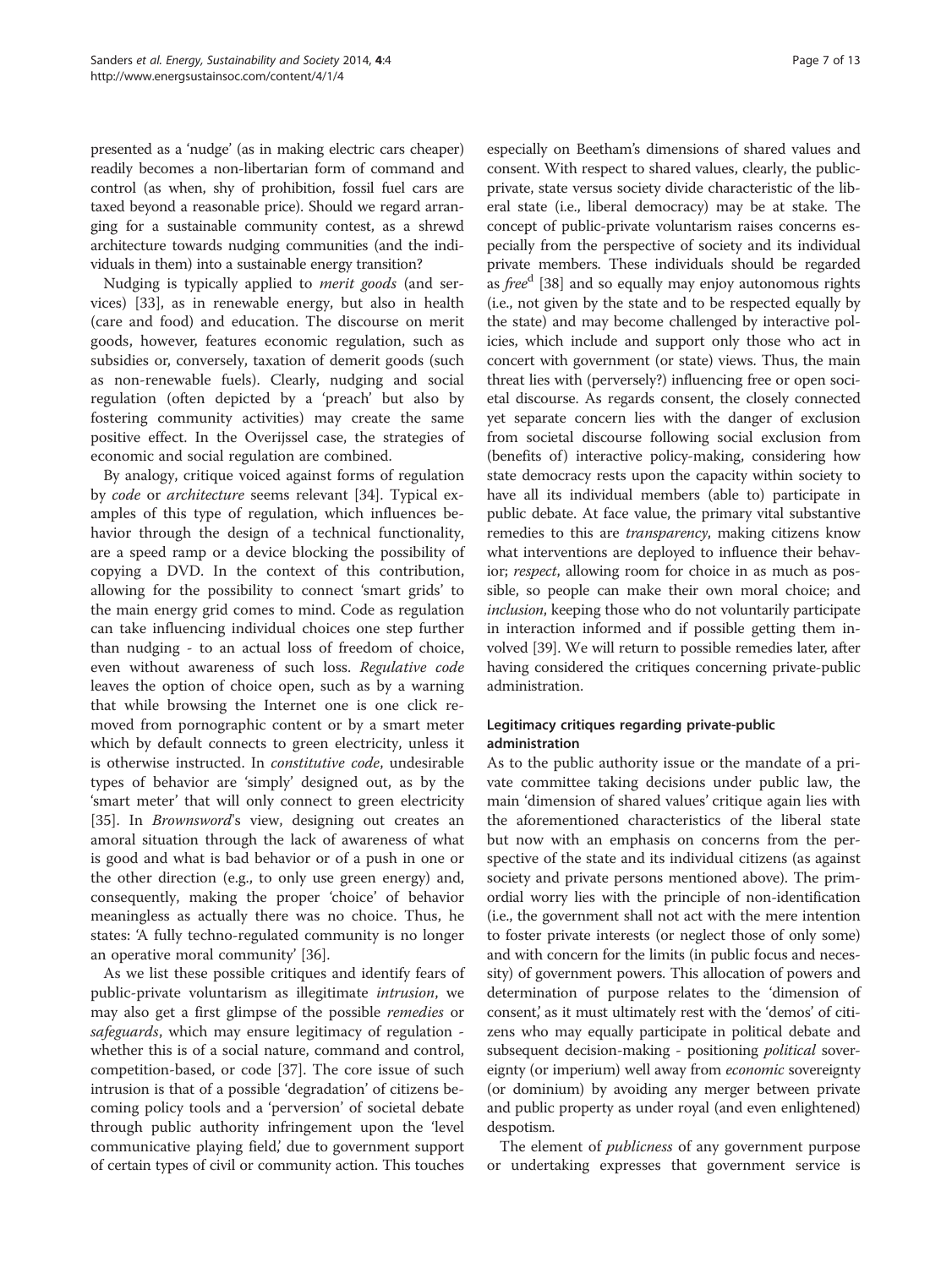limited to serving public interests (fully and) only: a regulation to subsidize green energy use is not intended to personally benefit individuals who use this type of energy, but to foster the use of this energy type by supporting members of the class of people willing to engage themselves or invest. In other words, government shall not provide personal favors and most certainly not to those running it.

Of course, running government is in itself the work of many private persons, but in the service of government, they are expected to operate as *public* representatives, public appointees, or *public* servants - acting in the *pub*lic interest. The concept of the public interest should be well distinguished from the realm of *private* interests, the latter being either of a most individual nature (e.g., personal sentiments) or of a societal nature (i.e., shared by many, such as in proper energy services). Clearly, safeguarding societal interests is a concern to society as a whole. If the government concludes that societal interests are not adequately realized because markets and networks fail as suitable environments for the delivery of suitable goods or services, it may postulate a public interest under which it can be equipped with proper powers and take appropriate measures to safeguard and/or foster the underlying societal interest. These measures may only be of intended service to this societal interest as a public interest - so without (sole or selective) identification with private interests. In keeping with what was remarked earlier, it is generally regarded most in keeping with the liberal state doctrine if such a course of action is pursued only as an alternative, i.e., in case of failure by markets and networks - and that upon identification of a particular public interest, the government will first seek to involve markets or networks in the execution of the policy it has set out.

Then again, we should stress that under the liberal state doctrine, the mere fact of a government being endowed with the legal powers to pursue a particular public interest, with regulatory effect upon private freedoms and property rights, does by no means preclude private persons from taking their own actions on the same behalf. As private persons (not citizens) they may still, acting within markets or networks, make their own effort to foster or protect a societal interest (and related service, e.g., renewable energy) - even though this has become an object of public interest. There is no principle of non-identification that can be held against private individuals (other than when they act as government or as civil servants). In as much as public interest regulation allows, it remains a freedom of private persons to get involved as a matter of their private interest (as in privately investing in solar panels) or as a matter of privately felt concern for the involved societal interest (as in NGOs or communities making a joint sacrifice for

renewable energy as they think this is the right thing to do). In the Overijssel case, we witness that the private initiatives involved, albeit 'state incentivized', voluntarily align with public interest policy-making, at least certainly those eligible for subsidy.

So, the critique concerning private-public administration by the use of a private committee acting as a public jury essentially boils down to the risk of the private persons involved 'running off with the public interest' - that is, so as to favor either their own private interests or of those private persons they favor, or to act with a bias against those persons or groups that they privately dislike. On a more subtle level, the critique relates to general *requirements* of public office. These are the requirements that structure government, such as by the demand of proper checks and balances (e.g., oversight and/or judicial review) and of structural openness and transparency as well as the (legal) principles by which government is run (i.e., of making, taking, and executing decisions), such as impartiality, proper preparation, due process, equality, proportionality, fairplay and integrity.

If so, how so can these requirements be met in the Overijssel case? One may argue that, just as government is run by private persons acting as public actors, perhaps a similar position can be created with regard to the members of the private committee that make up the jury deciding on who gets a subsidy and who does not. Clearly, the individuals involved are not hired to decide upon private interest, but upon the capacities which are considered most suitable to delivering the expert opinion needed and which they hold (best). One may argue that in fact their discretion is not of a (broad) political nature, as the objectives of the program are generally clear, and they only require the determination of what, by comparison, is the most effective and efficient bid.

#### Elaborating on allocation of public rights

If, still on the issue of private-public administration, we take this positive line of reasoning, we need to consider first that the allocation of public rights, such as that of subsidies, is an issue that allows for various approaches, each having their own range of legitimate action. The requirements for decision-making need to be in tune with the criteria relevant to the exercise of the legal powers involved, and these criteria primarily build on the type and public purpose of the privately enjoyed public rights involved<sup>e</sup>. Requirements also follow from the specific type of public rights. There are many such types, but a simple categorization presents four basic types: (a) *pow*ers (concerning the allocation of legal competences to bindingly determine legal relations, generally powers of government - clearly these are not relevant in terms of private enjoyment); (b) *liberties* or *immunities* (such as human rights, which can be privately enjoyed as within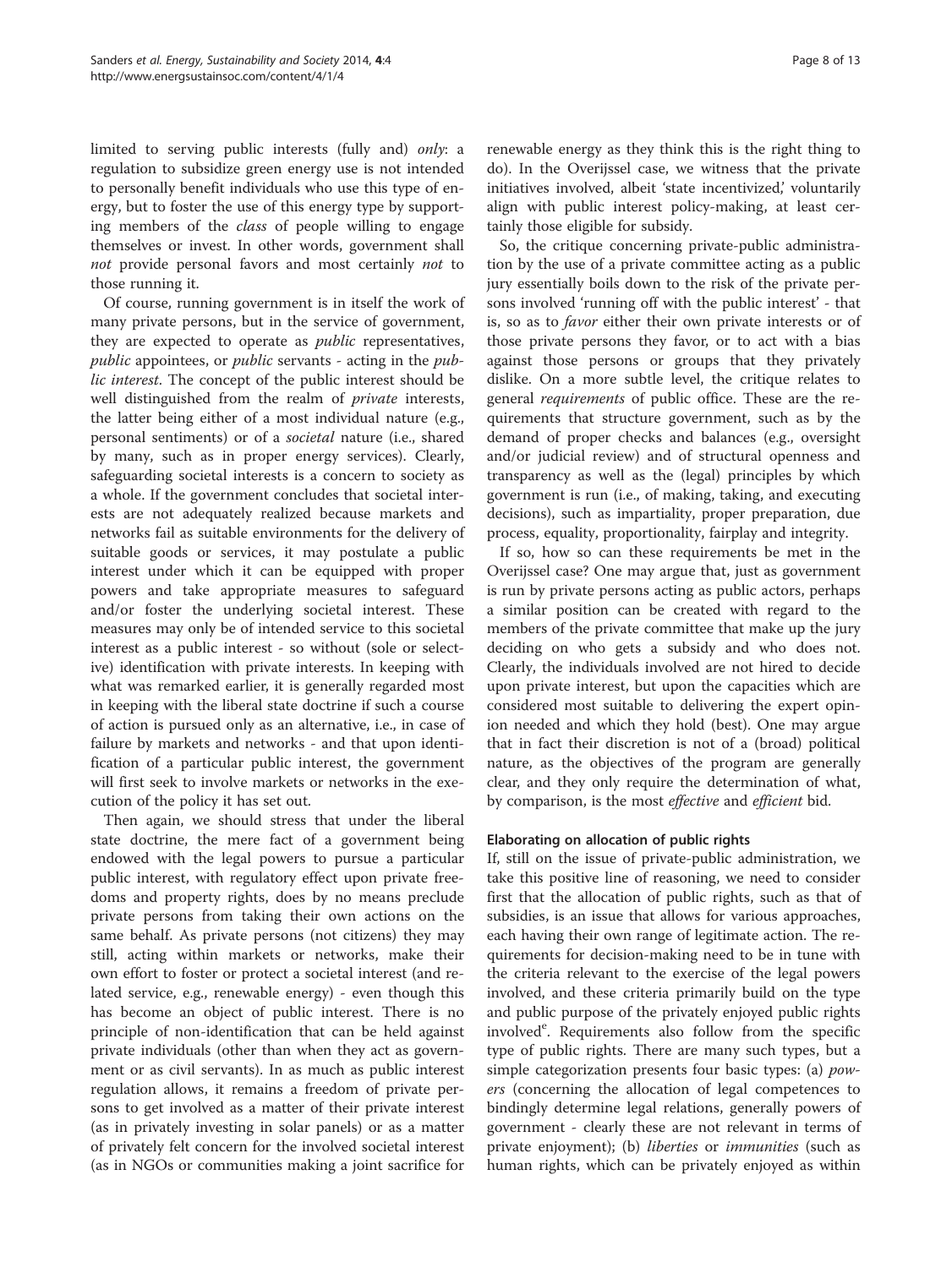the liberal state these are regarded as autonomous rights, against which government holds no power) $^{\rm f}$ ; [[40](#page-12-0)] (c) privileges (as privately enjoyed rights which purport a regulatory exception or exemption to a general prohibition or command, i.e., a permit or dispensation, as a privilege to neglect a general public prohibition or command because in the particular private instance the government has no claim to enforce either the prohibition or command); (d) claims (as a private claim to enjoy a service or benefit against a duty of government to perform - as in subsidies, grants, and welfare benefits, freeof-charge public services, and concessions).

Some of these public rights are of a personal character (*in personam*) and cannot be transferred, let alone by market transactions (as in the case of the Overijssel case subsidies); others have a property character (in rem) and can be transferred, possibly also on the market (as in the case of  $CO<sub>2</sub>$  allowances).

In many cases, the regulatory interest behind the allocation of such rights (b, c, and d) does not reach beyond the objective of orderly or proper operation. In many permit systems, for example, the 'prohibition unless permitted' rule only exists to organize a formal basis for conditioning certain activities as regards, for instance, their safety or fit with urban plans. Often, the allocation of the relevant public right (e.g., a permit) is a matter of equal treatment, against the backdrop of the 'first-come, first-served' procedure. This may even be the case with public rights concerning scarce resources, such as subsidies from limited funds, permits for limited parking spaces, or pollution space (as in allowances for emissions of  $CO<sub>2</sub>$ ). Scarcity, however, may also lead to using (economic) criteria for best use of benefits or exemptions. Then the principle of equality - through first-come, first-served - is often exchanged for one of two (competition-based) systems: the expert judgment (aka the 'beauty contest') or the market or price mechanism (aka 'auctioning').

Allocation by auctioning is especially apt for allocating public rights when the 'best use' of these rights properly translates in the most (static or dynamic) efficient use, for which the highest bid is often considered the best indicator (setting aside problems such as 'winners curse' [[41\]](#page-12-0)). Such bidding may be applied on auctioning for initial allocation (as a 'primary market') and/or for allowing a 'secondary market' for trading public rights once these have been allocated initially.

A 'beauty contest' is an interesting, alternative mechanism of allocating scarce public rights, especially when best use cannot readily be translated in clear or onedimensional criteria, such as through an economic comparison between competing bids. Well-known examples are subsidies in the area of arts and culture.

Clearly, the mechanism of the beauty contest, of which the Overijssel case presents an example, stands away

from mechanisms where allocation of public rights (still) requires a weighing against each other of different and most likely incommensurable public interests (such as between energy, environment, health, and safety) [[42\]](#page-12-0). In such case, a democracy-based political decision is generally called for (often preconditioned in general terms by a policy guideline). Beauty contests and auctions are concerned with (orderly, proper or best use of, or concern for) a singular relevant public interest, in our case that of sustainable energy, which nonetheless poses a policy challenge as it is an ex ante 'wicked' and 'ill-defined' problem. Major uncertainty about the best course of action (in the Overijssel case also as to how citizens can become effectively involved) exists when multiple solutions and various solution paths present themselves [[43-45](#page-12-0)]. Adequate information, let alone a set of steps or decision algorithm by which to choose the best course of action, as with tame and/or well-defined problems, is lacking. Consequently, substantive expertise, based on context-specific or domain knowledge and knowledgebased heuristics, is a primary concern, preferably to be brought together in a multidisciplinary context of collaborative action - enhancing chances at success.

Given this concern, both the open invitation to enter community bids, as well as the setup of a jury which embraces various disciplines for judging proposals, may be regarded as a fitting beauty contest approach to organizing the necessary collaborative action both in terms of creative thinking about possible projects and in terms of proper selection and subsequent endorsement. As to concerns over the equality principle, we should consider that, apart from absolute exclusions (which qualify as discrimination - as on race, gender, sexual inclination, and religion), this principle 'merely' calls for proper relative criteria - relative to the purpose or objective of the scheme and government power involved. In the Overijssel case, this means that the private committee (bestowed with a public task and power) shall not discriminate between proposals or bids other than on the criteria, which are not absolutely prohibited (as discriminatory) and which are specifically relevant to enhancing sustainable community projects. In other words, in principle, every group or community has a shot at launching a successful bid, and to favor one bid above the other can only be legally justified by reference to criteria relevant to the objective of the scheme. In all other respects, bids should be regarded equal. The latter also means that if bids are equal and one is accepted, then the others need also be accepted.

## The design of safeguards for a legitimate interactive energy transition policy

From the above discussion, we can conclude that legitimacy issues are relevant especially as regards transparency, respect, and inclusion, when we look at the public-private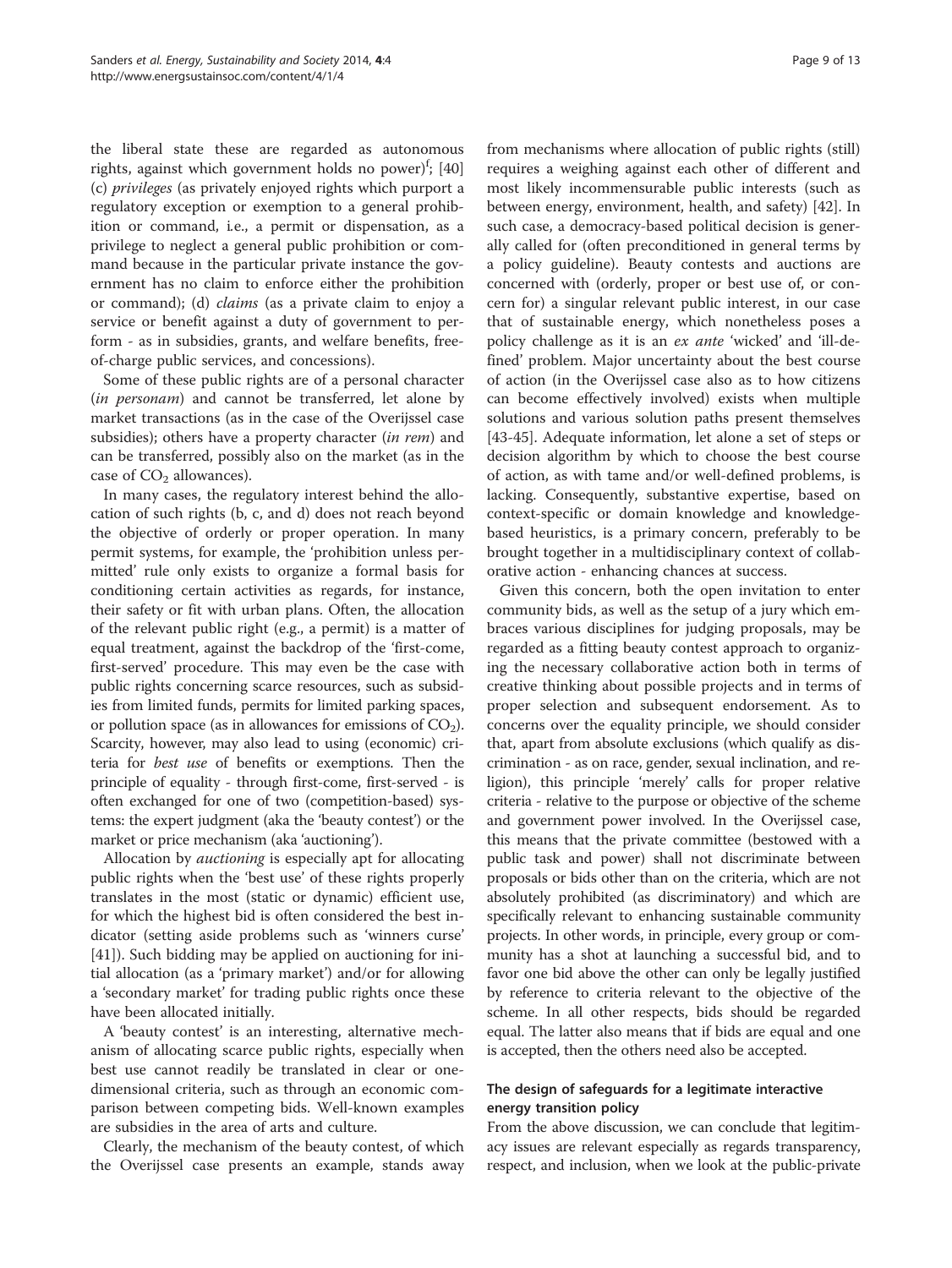voluntarism of on the ground influencing of opinion and behavior and the requirements of proper structuring of and due process in running government, as regards private-public administration through private committee decision-making. To secure legitimacy on these aspects, Beetham's dimensions of shared beliefs and consent are of paramount importance.

#### The challenge of shared values

It should be clear that although the Overijssel case has elements of social capacity building, which could be understood as a meta-public objective, the project is not (so much) about sustainability of communities as such, but about the role of communities in protecting and indeed improving the sustainability of the environment as an actual public interest. Though citizens and private communities involved in the Overijssel case may be assumed to do so primarily as a matter of voluntarism, even for them, it is important to know what they may and may not expect from government in response to their proposals - time too can be spent only once.

The province of Overijssel's choice to call upon private persons' willingness to get involved in an actual public interest (of environmental sustainability) seems to be well in tune with the regulatory state concept of an eclectic approach to policy definition and policy implementation. Upon identification by government of a particular public interest (in this case sustainability), private actors (in the Overijssel case, civil networks) are facilitated to contribute both to further determination of this objective and especially of formulating and implementing actions towards these objectives. It is expected that this contribution will serve both effectiveness and legitimacy of policies towards this objective. From our above brief reference to ill-defined problems, we can understand how organizing collaborative commitment and creative thinking may be considered a necessary (if not indispensible) step in the sustainability policy challenge.

On the one hand, this approach calls on the mechanism of networking and particularly on (the capacity to organize) civil networks. As such, it leaves the choice of modus operandi within groups and communities to the participants themselves. The participants remain private persons, rather than that they become citizens (with public responsibilities), which seems vital to the shared liberal state value of a clear delineation between the public and the private sphere. This touches on the need for an open approach to the question of who to involve in an initiative and who not to - as well as on equality between and good faith of participants. It also includes giving room to private persons' substantive perspectives on the issue. Ideally, these are primarily underpinned by their collective private knowledge and skills, also at collaboration, but that is not to say that they will necessarily

align with provincial public interest preferences - and as such may trigger political debate.

The latter point is of course most relevant with respect to decision-making with respect to the regulatory instrument of the subsidy. Although of a hierarchical nature, the fact that decision-making is left to experts at arm's length from government can be taken to (at least attempt to) emphasize that government is not forcing its views upon these networks. As private participants are learning, so is the government.

#### The challenge of consent

So, we see that there is a regulatory state perspective that may provide legitimacy as a matter of shared beliefs, which accommodates the interactive policy initiative in case. The same regulatory state approach may also provide a framework by which to address Beetham's dimension of consent. In terms of institutional environments, it could be argued that market consent rests primarily with reciprocal 'willingness to be bound' ('non-exit' by contract), as does network consent primarily with stakeholder participation ('loyalty' by association) and government hierarchy primarily by election (i.e., 'voice', mediated by representatives).

Along those lines, one could reason that in the minimal state, consent concerning service to societal interests is considered (again) primarily as an outcome of a process of countless contractual market interactions (including those that do not lead to contracts) or voluntary civil network interactions (including those initiatives that do not lead to effective participative collaboration). If an interest is not served, the free market has and/or civil networks have spoken and we should not haste into calling this 'failure.' In the welfare state, consent about service to societal interests is primarily construed by a general or public interest perspective, identified by those who are elected to represent 'the people' (or at least those most involved). Upon the hierarchical determination of a public interest need, market or network performance may be judged as successful or a failure, and if the latter applies, subsequent action may be taken. Finally, under the eclectic regulatory state perspective, there is no primacy of one or the other type of consent although an evaluation of success could start with assessing if markets and networks are - by default - performing successfully to a societal need. Consent becomes a matter of proper design in which sometimes it is construed along lines of markets, networks, or governments - across from identification onto execution - but in other cases, consent builds upon a joining of a hybrid plurality of elements or mechanisms of creating consent. This could be in a neat, two-stage complementary fashion, with identification (i.e., determination of a public interest) being a matter of hierarchical consent by representatives and execution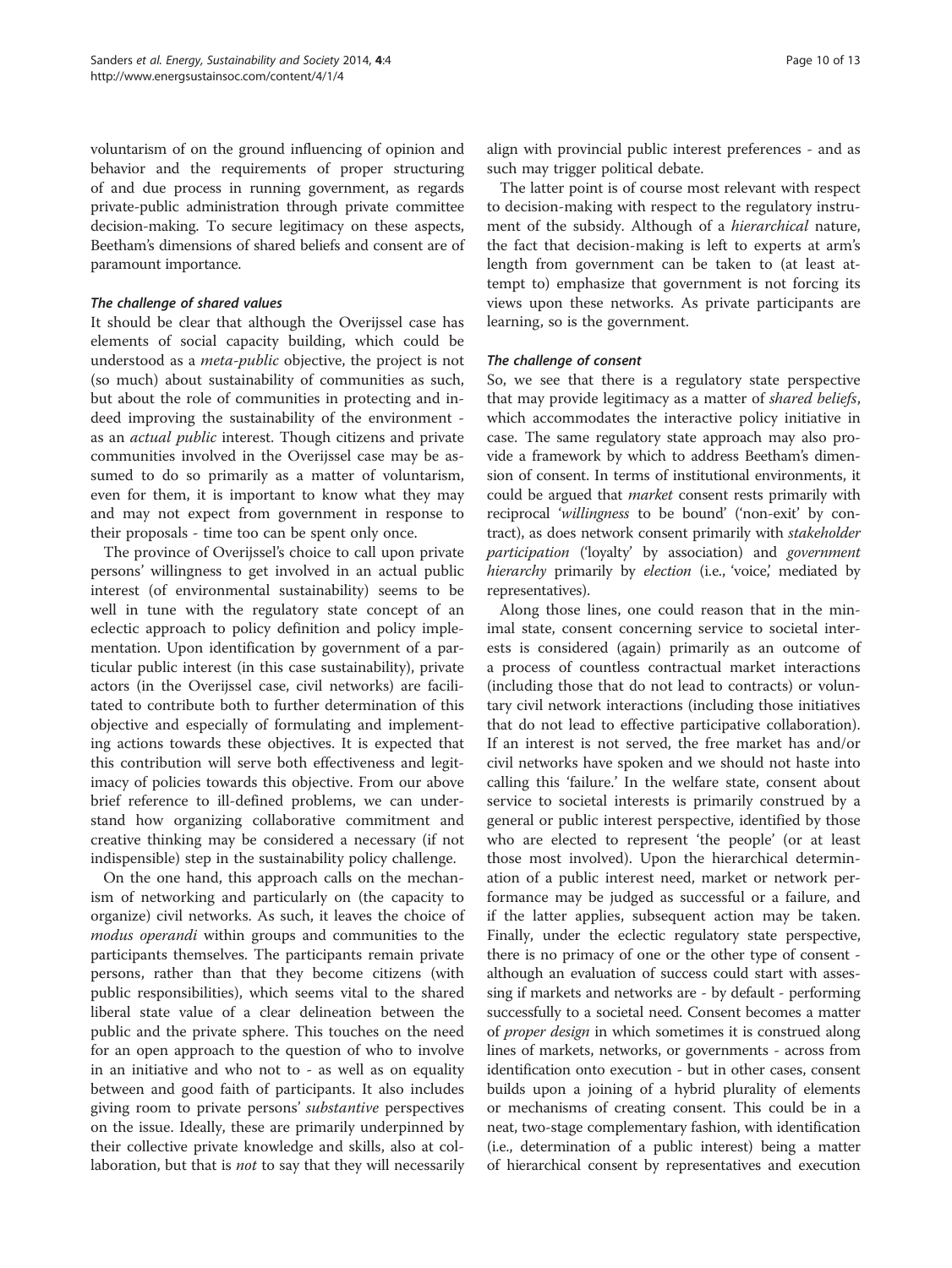(i.e., implementation by delivery of goods or services) being a matter of contractual consent or stakeholder participation. However, when stages intertwine - as we explained earlier in this contribution - it becomes more likely that consent becomes a multifaceted joining of various mechanisms at the same time: voice and/or loyalty and/or exit. When energy policy objectives are set by government, we may find that the government may hierarchically state its position (as by or prior to government regulation), but in all likelihood, in doing so, it will try and build upon stakeholder consent, as through a gentlemen's agreement on general policy objectives and main strategies [46]<sup>g</sup>. Similarly, but on a more tactical level of play, the Overijssel case combines hierarchical logic of consent, albeit through private-public administration through experts with a strict task, with network logic of consent. The latter is arranged by an 'open call,' expressed by interested groups or communities, in the stage of project initiative and, if supported by the province, in the subsequent project implementation phase. This of course means that the province, being the initiator, must be clear, equally to when governments privatize previously publicly rendered services, about the scope of its own responsibilities and, with that, the conditions under which it is willing to accept, from a standpoint of its own representative mandate, the decisions taken by private experts (upon bids), and the initiatives and actions taken by involved and subsidized groups and communities. This is by no means an easy balance to strike, and much will depend on the details of the actual arrangement, being consistent, transparent, respectful of interests, and inclusive to all (possible) stakeholders.

## Conclusions

The challenge of sustainability is vital to the prosperity of humanity and other earth species. To find and implement policy solutions poses a wicked problem to policymakers across the globe. In the age of governance, we find that governments, private organizations, and private persons all have a part to play in making the transitions necessary towards sustainability. Today's range of regulatory instruments and indeed the rise of the regulatory state reflect the shift to private involvement in the effort of achieving an effective and legitimate transition.

The province of Overijssel presents us with a fine example of on the ground involvement of groups and communities of private persons upon their voluntary willingness to invest in the collaborate exploration of new avenues of sustainable action - especially geared to climate and renewable energy objectives. This contribution took this case as an example of analyzing and discussing especially the legitimacy aspects of such interactive policy-making - assuming, for the moment, that the hopes at effectiveness will be fulfilled.

While applying especially Beetham's dimensions of legitimacy, we focused on the issue of support of the instrument by shared beliefs and by consent. In doing so, a distinction was made between the element of influencing on the ground civil network relations (as public-private voluntarism, through subsidizing certain collaborative sustainability initiatives) and the element of having hierarchical government decisions taken by a 'private committee' of experts (as private-public administration). Although the provincial scheme is susceptible to major critiques on both elements, we have found that it carries elements that could provide a proper legitimacy basis. Reasoning both from the dimension of shared beliefs and of consent, we traced two normative strands of reasoning: one being about institutional environments representing patterns of interaction known as government, market, and civil network and the other being about politico-legal conceptualizations of the liberal state, known as the minimal state, the welfare state, and the regulatory state. From the relationship between these normative frames, it became clear that the Overijssel case presents a typically eclectic approach, which combines elements of government hierarchy with civil network involvement, using the private committee of private experts as 'go-between.'

We believe that such an arrangement can be successful (and measurable in empirical terms) in achieving legitimacy. Legitimacy is not ex ante given but must be designed into the arrangement *and* also upheld by involved parties acting upon a proper understanding of the role they may and/or shall play. The perspective of the regulatory state opens many possibilities of regulating society, but legitimacy of each and every possibility is not a matter of 'anything goes.' On the one hand, subsidizing voluntary private initiatives requires that government is optimally transparent on the how and reserved as to the extent to which it may influence the public discourse on societal interests, while on the other hand, there can be no doubt that decisions by the private committee of experts may be challenged by administrative and judicial review against administrative law principles such as proper preparation, equality and impartiality, and fair play.

Further, continuation or adaption of the scheme is, as a matter of ultimate consent, still well in the hands of democratically chosen and/or controlled representatives  $[40]$ <sup>h</sup>.

Next, it will be of vital importance that the province and the private committee are most transparent about the objectives, procedures, and criteria of the scheme and the decisions taken under it. For private participants, individually and collectively, the appeal on their commitment must be fair but strong. Generally speaking, it is no exception for subsidized projects to not surface. This may not raise budgetary concerns if the subsidy is not paid out (or only to a minor extent), but the policy objectives remain unfulfilled. Under Dutch administrative subsidy law, governments often seek to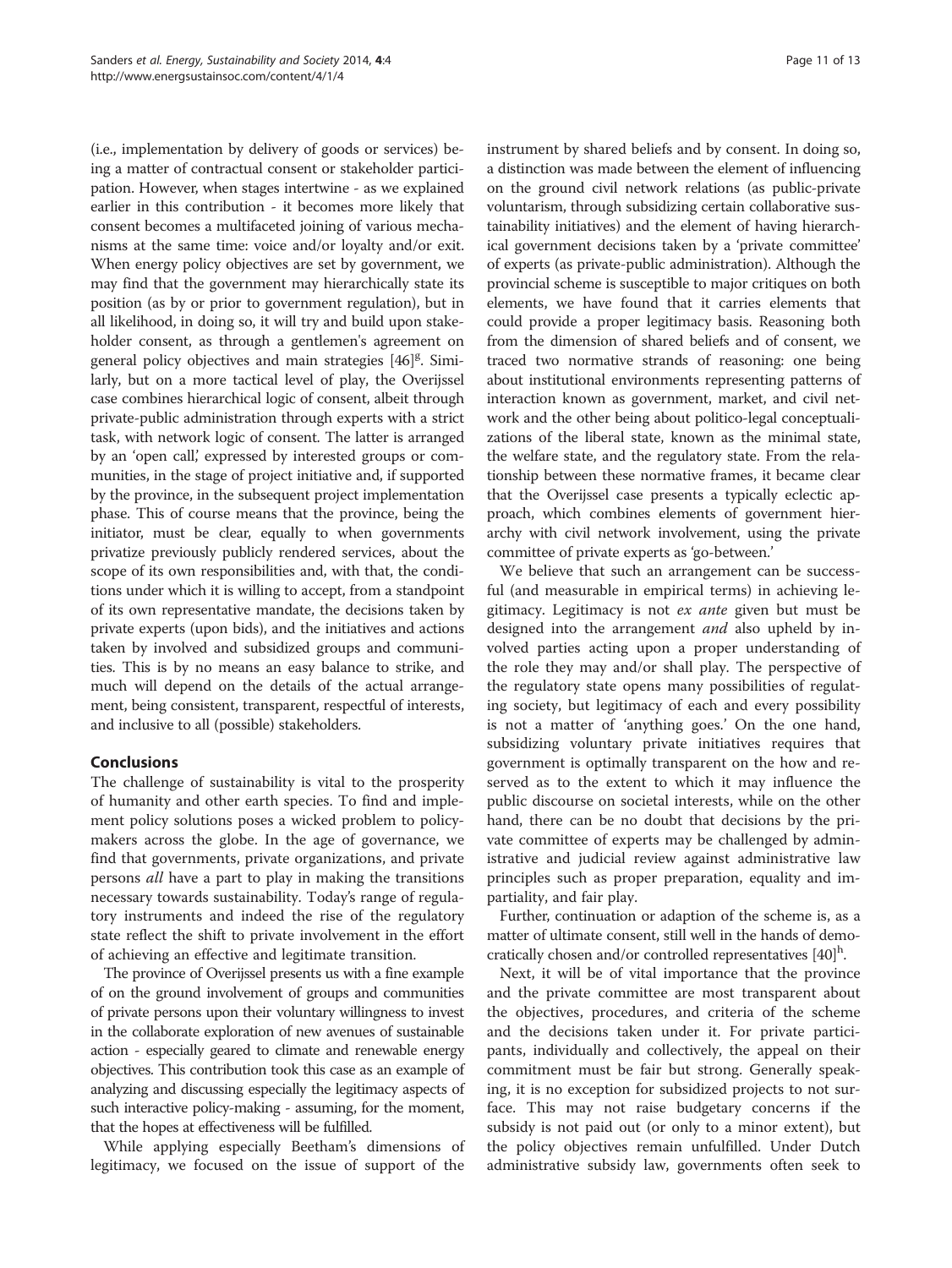<span id="page-11-0"></span>mitigate this policy risk by concluding a contract with the party subsidized, to legally commit to the proposed activity<sup>i</sup>. Given the fact that groups and communities are social entities with uncertain dynamics, one may wonder if this is a serious option and whether the voluntaristic underpinning of collaborative projects is really fostered by such a formal obligation, also given the sensitivity as regards government influence on the societal discourse and the need to ensure that private persons inside and outside these projects stay reciprocally involved in the debate.

The legitimacy of public policies, such as in the realm of sustainability, depends not only on the choice of proper facilitating and constraining structures but also on the commitment to fair play and its follow-through. Not only is the effectiveness of the scheme uncertain, but the final evaluation of its legitimacy will also remain a dependent variable until the work is done. As was true under governance in the minimal state, it seems even more true under governance in the regulatory stage: legitimacy is never a given standard, it may be designed into structures and ambitions, but it will still need to be achieved by proper practice. This is certainly the case in projects concerning sustainability challenges of which effective solutions are by no means clear and readily deployable. The Overijssel case should be seen as one of many interesting cases towards evidence-based effective and legitimate policy practices.

## **Endnotes**

See Williamson's four levels of social analysis: belief systems as pointed out here would be at level L2 (time scale 10 to  $10^2$ ).

<sup>b</sup>The concept of remediableness assumes that all feasible modes of organization are to some extent flawed and aims to identify the mode of organization that may be presumed to be efficient in the absence of any superior alternative capable of being implemented with, by comparison, net gains.

Purely on the functioning of these environments, without a particular actual public interest motive, such as improving consumer protection rules (markets), introducing new legal personalities for private community work (civil networks), improving procedures of judicial review against administrative acts (government).

<sup>d</sup>Consider that under legal theory, freedom is the state of a 'bilateral legal toleration,' combining an 'absence of command' with an 'absence of prohibition' (in fact, a state of 'regulatory indifference').

The term 'enjoyed' underscores that by nature 'public rights' are rights in rem and cannot be privately held as this suggests a 'property right' of a public right and a possibility to privately change the nature or scope of such a right. Public rights may however sometimes be

enjoyed *in rem* (against all other persons) - more on which in the main text.

<sup>f</sup>A position of 'disability'.<br><sup>g</sup>Recently, the Dutch ca

Recently, the Dutch central government agreed on an 'Energieakkoord' (Energy Agreement) for Sustainable Growth, with major societal stakeholders (e.g., employer organizations, trade unions, environmental NGOs).

<sup>h</sup>Remember the Hohfeldian difference between rights following rules of conduct (involving (no) duties versus (no) claims) and rights following power conferring rules (involving (no) power versus (no) immunity). The province retains its position of power to change or terminate subsidy rules.

<sup>i</sup>See Article 4:36 of the General Administrative Law Code (in Dutch, Awb - Algemene wet bestuursrecht).

#### Competing interests

The authors declare that they have no competing interests.

#### Authors' contributions

All authors contributed to this paper. MPTS and MAH collected and sorted the sources and information material and prepared the manuscript. EGPS and JFDBW provided critical revisions related to the description of the case. All authors read and approved the final manuscript.

#### Author details

<sup>1</sup> Saxion University of Applied Sciences, PO Box 70,000, Enschede 7500 KB, the Netherlands.<sup>2</sup>Netherlands Institute of Government, University of Twente, PO Box 217, Enschede 7500 AE, the Netherlands. <sup>3</sup>University of Twente, PO Box 217, Enschede 7500 AE, the Netherlands.

#### Received: 11 September 2013 Accepted: 19 January 2014 Published: 14 February 2014

#### References

- 1. Regieorgaan Energietransitie (2010) Standpunt Voorrang voor duurzaamheid. Naar aanleiding van de herziening van de Elektriciteitswet en. Gaswet, Utrecht
- 2. Ministerie van Economische Zaken, Landbouw & Innovatie (2011) Energierapport 2011. Ministerie van Economische Zaken, Landbouw & Innovatie, Den Haag, p 5
- 3. Rhodes RAW (1997) Understanding governance. Open University Press, Buckingham
- 4. van Heffen O, Kickert WJM, Thomassen JJA (2000) Introduction: multi-level and multi-actor governance. In: van Heffen O, Kickert WJM, Thomassen JJA (eds) Governance in modern society: effects, change and formation of government institutions. Kluwer, Dordrecht
- 5. Heldeweg MA, Sanders MPT (2013) Good legal governance in authoritative public-private partnerships. Conceptualising legitimate partnerships with public authority. European Procurement & Public Private Partnership Law Review 2:175–185
- 6. Provincie Overijssel (2008) Statenvoorstel nr, PS/2008/375. Provincie Overijssel, Zwolle
- 7. Provincie Overijssel (2010) Statenvoorstel nr, PS/2010/504. Provincie Overijssel, Zwolle
- 8. Provincie Overijssel (2010) Statenvoorstel nr, PS/2010/1178. Provincie Overijssel, Zwolle
- 9. Provincie Overijssel (2013) Duurzaam Dorp Overijssel. [http://www.overijssel.](http://www.overijssel.nl/thema) [nl/thema's/milieu/duurzaamheid/duurzaam-dorp](http://www.overijssel.nl/thema). Accessed 14 Jun 2013
- 10. Klijn EH (2003) Does interactive decision making work? Expanding Rotterdam Port. In: Denters B, van Heffen O, Huisman J, Klok PJ (eds) The rise of interactive governance and quasi-markets. Kluwer, Dordrecht 11. Beetham D (1991) Towards a social-scientific concept of legitimacy.
- In: The legitimation of power. Palgrave, New York
- 12. Zijlstra SE (2009) Bestuurlijk organisatierecht. Kluwer, Deventer
- 13. Majone G (1997) From the positive to the regulatory state in Europe. J Public Policy 17:139–167
- 14. Beetham D (1991) Towards a social-scientific concept of legitimacy. The legitimation of power. Palgrave, New York, In, pp 15–16
- 15. Beetham D (1991) Towards a social-scientific concept of legitimacy. In: The legitimation of power. Palgrave, New York, p 20